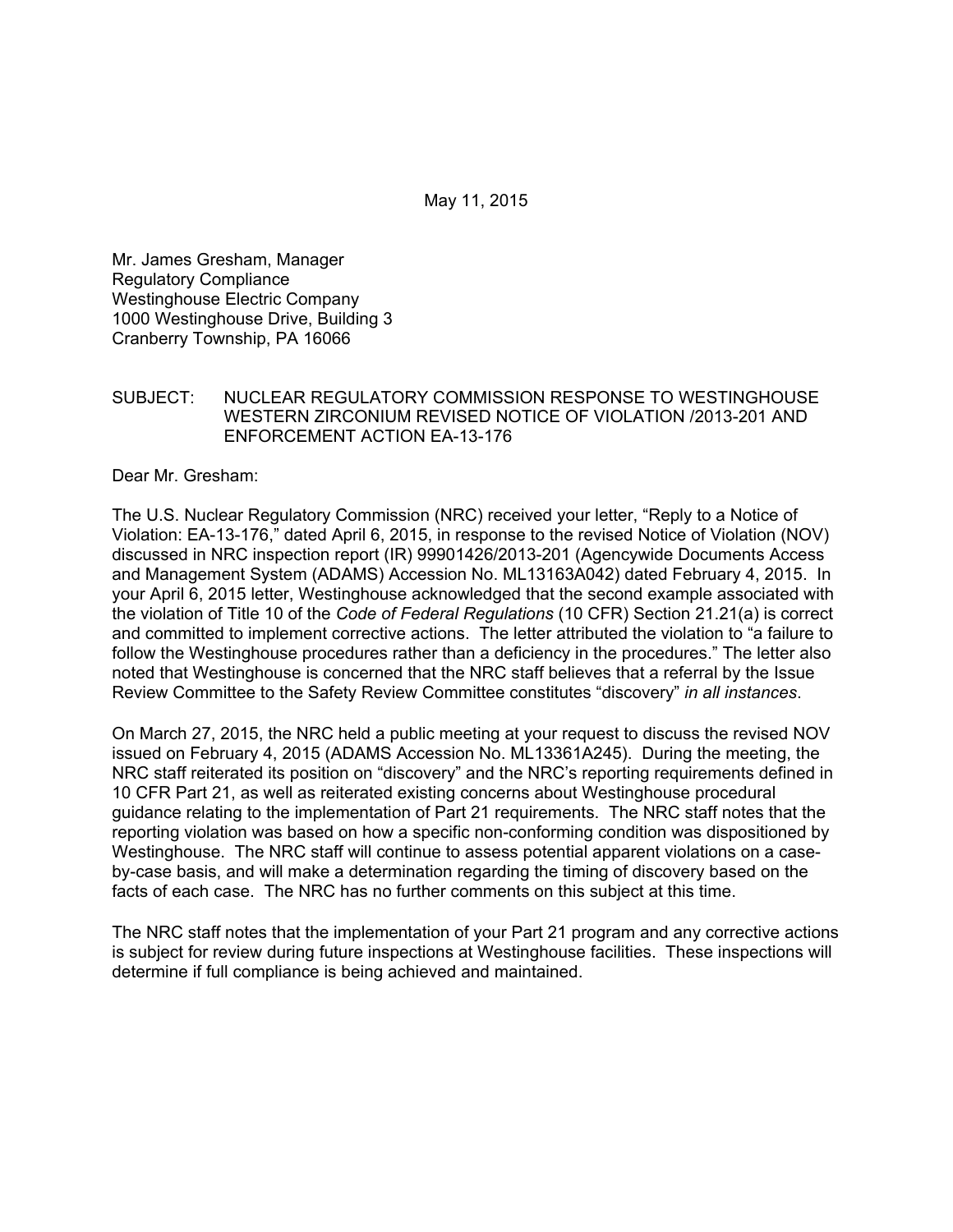J. Gresham  $-2$  -

Please contact Aaron Armstrong at 301-415-8396, or via electronic mail at Aaron.Armstrong@nrc.gov, if you have any questions or need assistance regarding this matter.

Sincerely,

## */RA/*

Kerri Kavanagh, Chief Quality Assurance Vendor Inspection Branch Division of Construction Inspection and Operational Programs Office of New Reactors

Docket No. 99901426